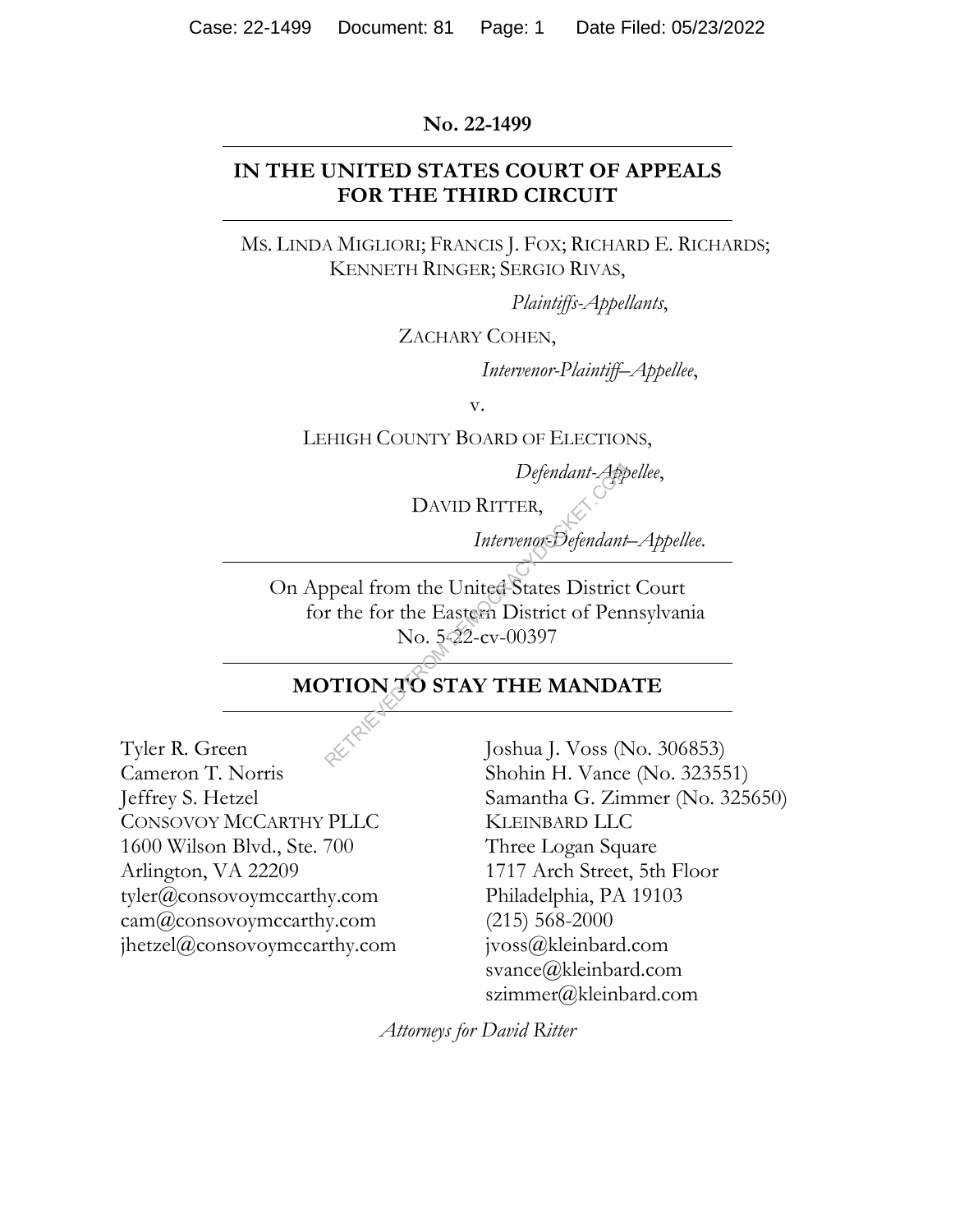#### **INTRODUCTION**

Intervenor-Defendant, David Ritter, ran for a county judgeship in 2021 and currently leads his next-closest opponent by 71 votes. This case will decide whether Lehigh County must count another 257 absentee ballots that lack a date—more than enough to change the outcome of the race.

This Court issued its judgment, but not its opinion, last Friday. *See* Judgment, CA3 Doc. 80 (May 20, 2022). The judgment says this Court will reverse because the federal materiality statute, 52 U.S.C. §10101, preempts Pennsylvania's laws requiring voters to date their absentee ballots, 25 Pa. Cons. Stat. §3146.6(a) & §3150.16(a). The judgment also says that the district court must "order" Lehigh County to count all undated ballots and that this Court's mandate will issue "immediately" with its opinion. Judgment 2-3. But if the mandate issues immediately, then Lehigh County could count the undated ballots and certify the (wrong) winner before Ritter can file a certiorari petition with the U.S. Supreme Court. Ritter asks the Court not to preemptively cut off his right to further review. The ballots, 25 Pa. Cons. Stat. \$3146<br>the district court must sorder" Lel<br>his Court's mandate will issue "immermandate issues immediately, then Le<br>certify the (wrong) winner before I<br>preme Court. Ritter asks the Court no

This Court should stay its mandate pending certiorari. *See* Fed. R. App. P. 41(d). This Court's novel interpretation of the materiality statute presents substantial questions and directly conflicts with Pennsylvania's state courts. And Ritter has good cause for a stay, given the irreparable risk that the wrong judge will be seated before he can get further review. This Court recognized that risk earlier in the case when it enjoined the county from "certify[ing] the election results" to "allow time for … this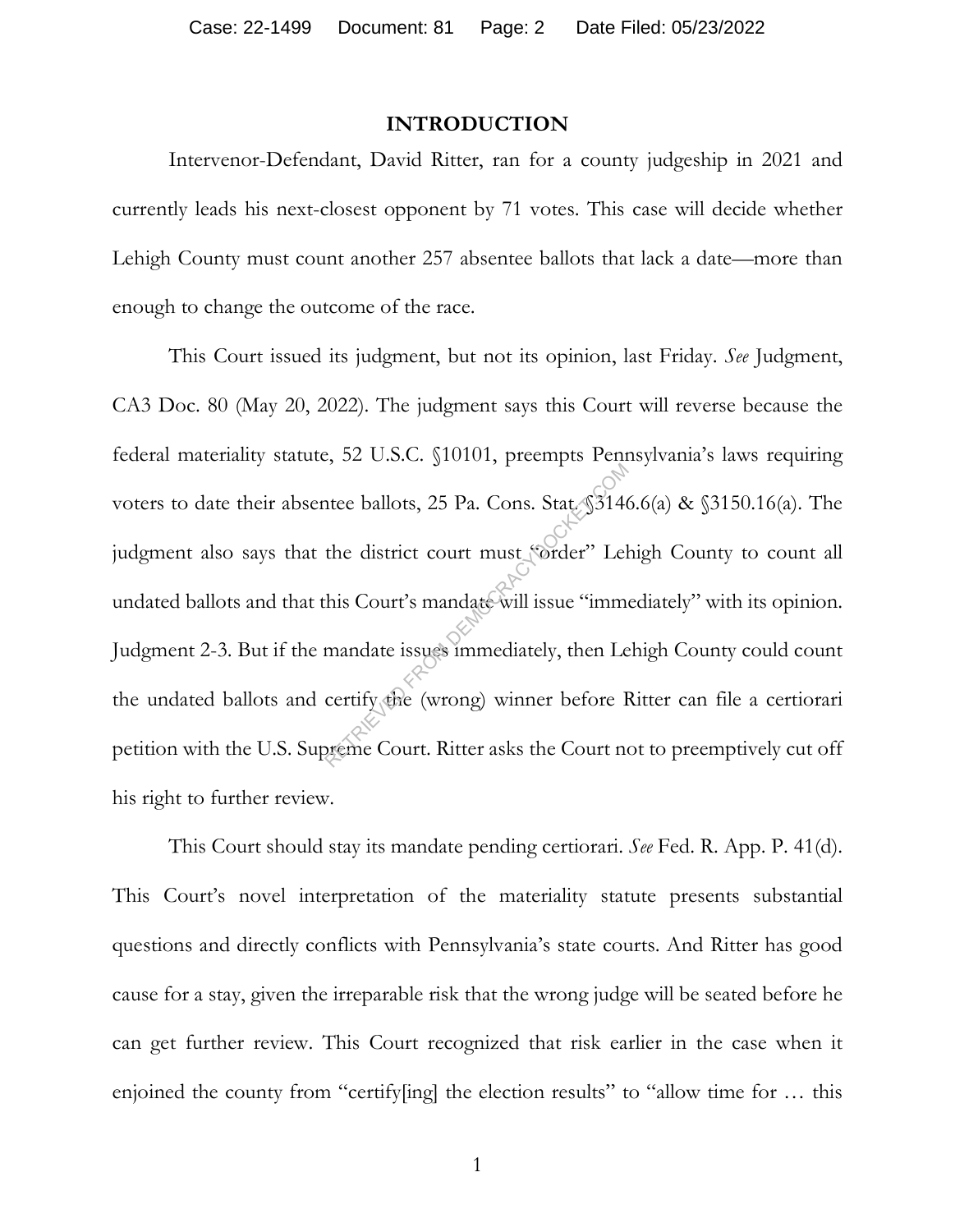Court" to consider the case. Order, CA3 Doc. 12 (Mar. 20, 2022). The Supreme Court deserves the same chance. This Court could either stay its mandate pending certiorari, Fed. R. App. P. 41(d)(2), or stay its mandate pending the disposition of Ritter's request for a similar stay from the Supreme Court, *e.g.*, *Trump v. Thompson*, 20 F.4th 10, 49 n.20 (D.C. Cir. 2021).

At the very least, this Court should not issue its mandate "immediately." Judgment 3. The mandate is normally delayed at least "7 days." Fed. R. App. P. 41(b). This 7-day delay is "vital" because "[i]t gives counsel just enough time to prepare and file a motion for a stay" for the Supreme Court. Wright & Miller, 16AA Fed. Prac. & Proc. Juris. §3987 (5th ed.). The certification of this election has already been enjoined for the entire duration of this litigation. Refusing to wait even 7 more days serves no purpose other than burdening the parties and the Supreme Court with ultra-expedited stay proceedings.  $\frac{R}{\text{Cov}}$  because "[1]t gives counsel just emot<br>for the Supreme Court. Wright & M<br>l.). The certification of this election l<br>f this litigation. Refusing to wait eve<br>ening the parties and the Supreme C<br>REGUMENT

# **ARGUMENT**

This Court can issue a stay pending certiorari if the petition will present a "substantial question" and there is "good cause" for a stay. Fed. R. App. P. 41(d); *see also* 28 U.S.C. §1651(a); *Nara v. Frank*, 494 F.3d 1132, 1133 (3d Cir. 2007). Three factors determine whether a stay is appropriate. "First, there must be a reasonable probability that certiorari will be granted …. Second, there must be a significant possibility that the judgment below will be reversed. And third, assuming the applicant's position on the merits is correct, there must be a likelihood of irreparable harm if the judgment is not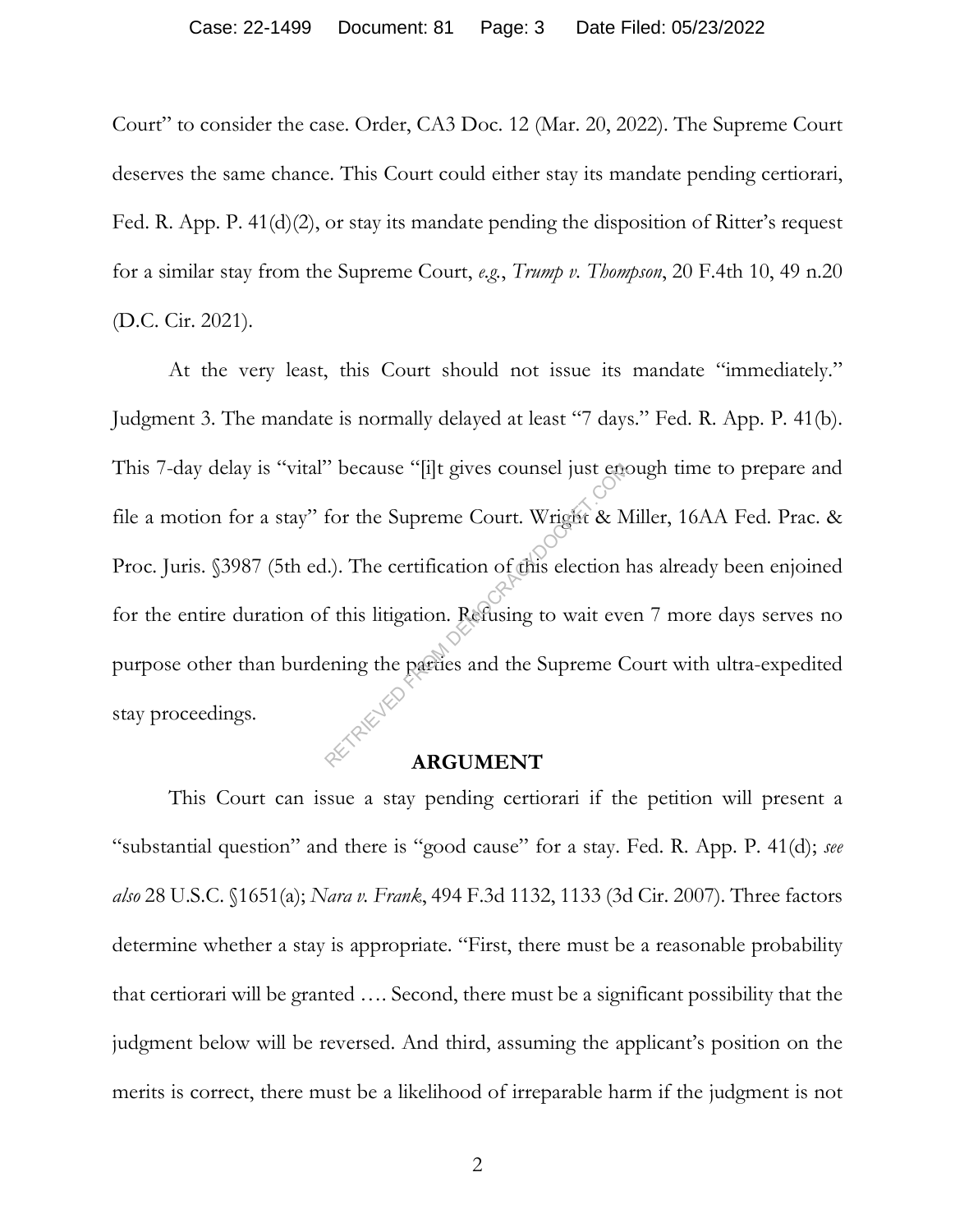stayed." *Philip Morris USA Inc. v. Scott*, 561 U.S. 1301, 1305 (2010) (Scalia, J., in chambers). These factors favor a stay here.

# **I. There is a reasonable probability that certiorari will be granted and a significant possibility that the judgment will be reversed.**

A certiorari petition will present a "substantial question"—and thus warrant an anticipatory stay—if there is a "reasonable probability that four Justices will vote to grant certiorari" and a "reasonable possibility that five Justices will vote to reverse." *U.S. ex rel. Chandler v. Cook Cty.*, 282 F.3d 448, 450 (7th Cir. 2002) (Ripple, J., in chambers). This assessment turns on "the issues that the applicant plans to raise in the certiorari petition," "the Supreme Court's treatment of other cases presenting similar issues," and "the considerations that guide the Supreme Court in determining whether to issue a writ of certiorari." *Books v. City of Elkhart*, 239 F.3d 826, 828 (7th Cir. 2001) (Ripple, J., in chambers). ent turns on "the issues that the apple<br>Supreme Court's treatment of other<br>rations that guide the Supreme Court<br>in." *Books v. City of Elkbart*, 239 F.3d<br>uestion" standard requires the appell

The "substantial question" standard requires the appellate court to acknowledge that, even though it obviously believes its decision is correct, it should stay the mandate because the issues are important, open, and subject to reasonable debate. *See Am. Mfrs. Mut. Ins. Co. v. Am. Broad.-Paramount Theatres, Inc.*, 87 S. Ct. 1, 2 (1966) (Harlan, J., in chambers) (granting a stay because the issues could not "be regarded as lacking in substance," did not "appear to be precisely controlled by any decision of this Court," and were "highly debatable"); *Rostker v. Goldberg*, 448 U.S. 1306, 1309 (1980) (Brennan, J., in chambers) (granting a stay because the issues were "difficult and perplexing" and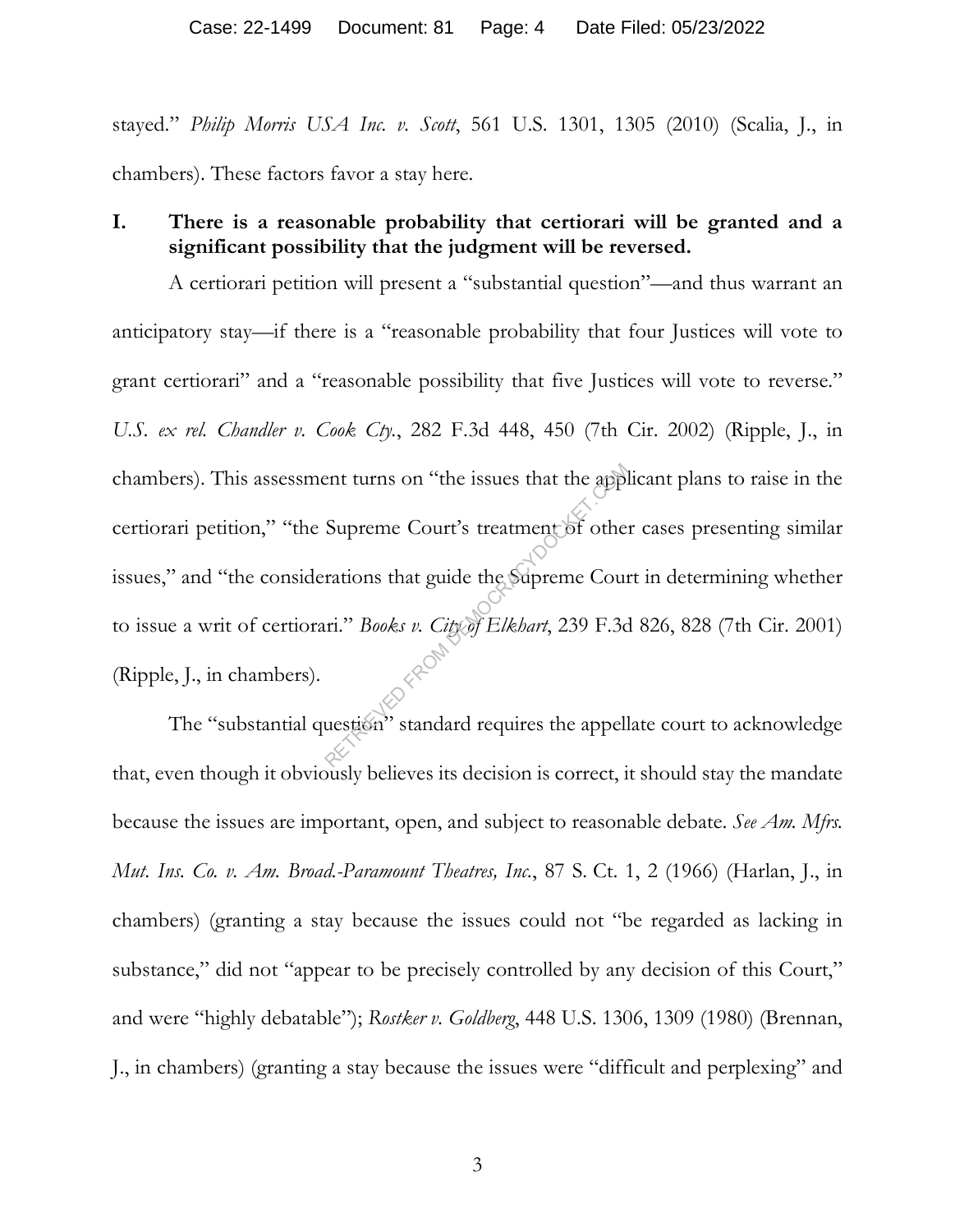"[m]y task … is not to determine my own view on the merits, but rather to determine the prospect of reversal by this Court as a whole"); *Chandler*, 282 F.3d at 450 (granting a stay "[g]iven the importance of the issue" and "the conflict among the circuits," even though the panel was "unanimous" and "[n]o judge in regular active service requested a vote for rehearing en banc"). The losing party would be in a "near impossible position" if he could not receive a stay unless he "convince[d] a [court] who had just ruled against [him] that [he] is likely to succeed on appeal." *Cigar Ass'n of Am. v. FDA*, 317 F. Supp. 3d 555, 561 n.4 (D.D.C. 2018).

There is a reasonable probability that certiorari will be granted and a significant possibility that the judgment will be reversed here for two independent reasons.

First, the judgment creates a new federal right of action in tension with decades of Supreme Court doctrine. In *Alexander v. Sandoval*, the Supreme Court held that "private rights of action to enforce federal law must be created by Congress." 532 U.S. 275, 286 (2001). It explained that such rights are created by Congress only when the statutory text "displays an intent to create … a *private remedy*." *Id.* (emphasis added). It emphasized that "[w]ithout [statutory intent to create a private remedy], a cause of action does not exist and courts may not create one, no matter how desirable that might be as a policy matter, or how compatible with the statute." *Id.* at 286-87; *see also Jaroslawicz v. M&T Bank Corp.*, 962 F.3d 701, 709 (3d Cir. 2020) (only "Congress creates federal causes of action," so "where the text of a statute does not provide a cause of action, there ordinarily is no cause of action"). And importantly, "[t]he express  $R = \frac{1}{2}$ <br>
ble probability that certiorari will be<br>
ent will be reversed here for two inc<br>
at creates a new federal right of action<br>
comes a new federal right of action<br>
comes federal law must be created by<br>
direct that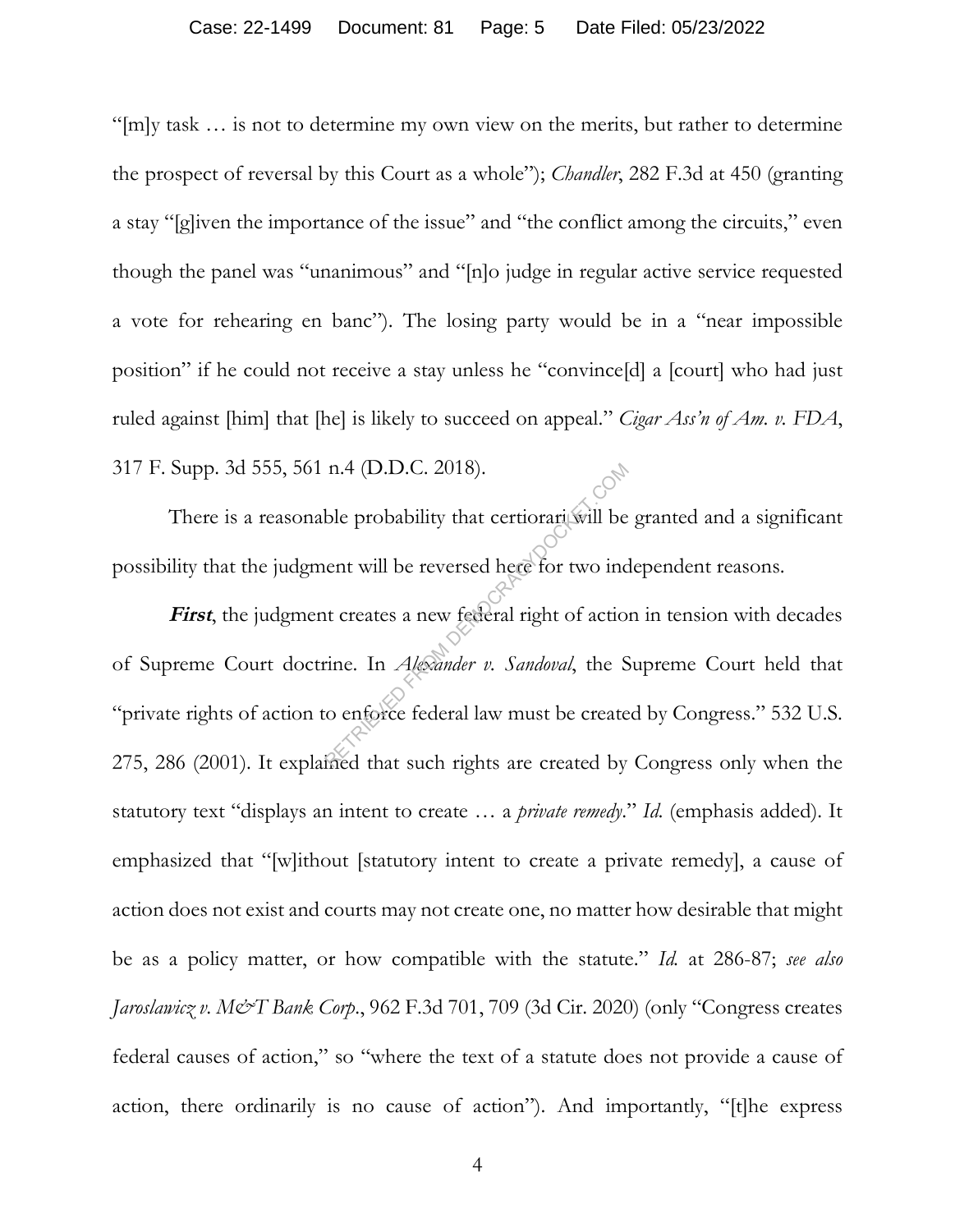provision of one method of enforcing a substantive rule suggests that Congress intended to preclude others." *Sandoval*, 532 U.S. at 304-305.

Nor is 42 U.S.C. §1983 an end-around of this doctrine. Instead, a functionally identical test governs when a plaintiff may vindicate federal statutory rights under §1983. When enforcement is sought under §1983, "[t]he defendant may defeat this presumption by demonstrating that Congress did not intend that remedy for a newly created right." *City of Rancho Palos Verdes v. Abrams*, 544 U.S. 113, 120 (2005). The Supreme Court's §1983 cases have invoked *Sandoval*'s holding that "[t]he express provision of one method of enforcing a substantive rule suggests that Congress intended to preclude others" in holding that a federal statutory right was not enforceable through §1983. *Id.* (quoting *Sandoval*, 532 U.S. at 290). And they have held "evidence of such congressional intent may be found directly in the statute creating the right, or inferred from the statute's creation of a 'comprehensive enforcement scheme that is incompatible with individual enforcement under §1983.'" *City of Rancho Palos Verdes*, 544 U.S. at 120. As a general matter, a statute that provides for "agency enforcement creates a strong presumption against implied private rights of action that must be overcome." *Wisniewski v. Rodale, Inc*., 510 F.3d 294, 305 (3d Cir. 2007). cases have invoked *Sandoval's* hold<br>od of enforcing a substantive rule<br>thers" in holding that a federal<br>33. Id. (quoting *Sandoval*, 532 U.S. at<br>ssional intent may be found directly<br>e statute's creation of a 'comprehen

The plaintiffs sue to vindicate their rights under the Civil Rights Act's materiality provision, codified at 52 U.S.C. §10101(a)(2)(B). The materiality provision is enforced through 52 U.S.C. §10101(c), which provides for exclusive enforcement in civil actions by the Attorney General: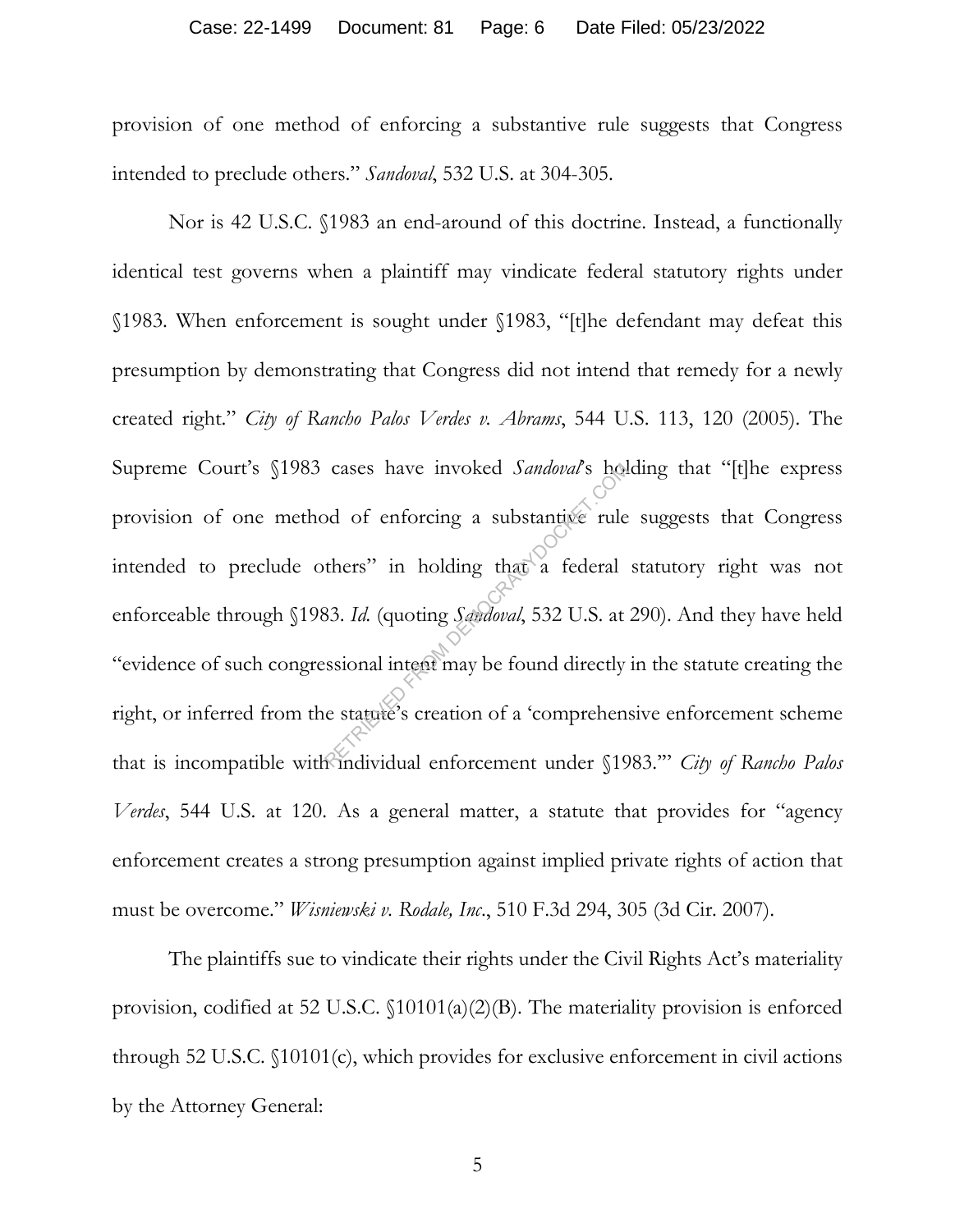Whenever any person has engaged … in any act or practice which would deprive any other person of any right or privilege secured by subsection (a) or (b), *the Attorney General* may institute for the United States, or in the name of the United States, a civil action or other proper proceeding for preventive relief

The enforcement provision does not, by its terms, contemplate suits by private citizens. *See id.* That Congress expressly provided for enforcement of the materiality provision by the Attorney General "creates a strong presumption against [an] implied private right[] of action that must be overcome." *See Wisniewski*, 510 F.3d at 305 & n.1.

In addition to the explicit means of enforcement provided by §10101(c), the language of other provisions of §10101 also suggest that Congress did not intend to create a private remedy. For example, §10101(e) provides that, upon the request of the Attorney General, the court shall make a finding of whether any race-based deprivation of the right to vote was pursuant to a pattern or practice. *See* 52 U.S.C. §10101(e). This provision does not provide for such a request by any other parties. Similarly, §10101(g) contemplates only suits where the Attorney General is the plaintiff. That provision describes the procedure required "in the event neither the Attorney General nor any defendant files a request for a three-judge court." Rather than refer to both parties in the general sense, Congress deliberately refers to the plaintiff party as the "Attorney General" and to the other side of the caption as "defendant." explicit means of enforcement processes in the surface of \$10101 (e) provides that<br>For example, \$10101 (e) provides that<br>urt shall make a finding of whether as<br>ursuant to a pattern or practice. See .<br>de for such a request

**Second**, the judgment turns on a novel interpretation of the materiality provision—one that, if accurate, would create roving federal review over all sorts of state election laws. The materiality provision provides that: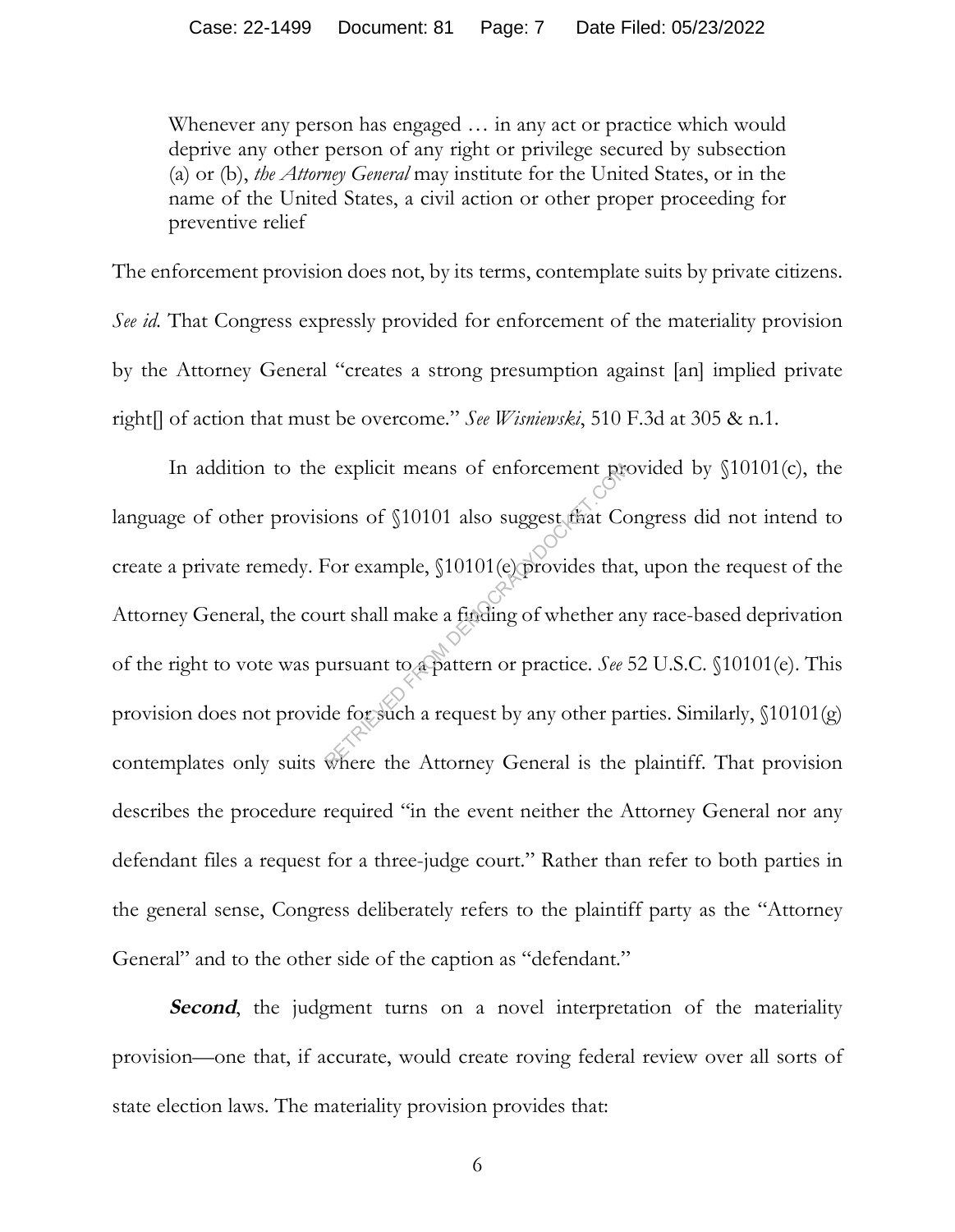No person acting under color of law shall … deny the right of any individual to vote in any election because of an error or omission on any record or paper relating to any application, registration, or other act requisite to voting, if such error or omission is not material in determining whether such individual is qualified under State law to vote in such election

### 52 U.S.C. §10101(a)(2)(B).

But Pennsylvania law did not "deny the right of any [Plaintiffs'] to vote in any election." *Id.* Instead, it recognized their right to vote and allowed them to do so by a variety of means. It simply required them to adhere to the same neutral, generally applicable, and nondiscriminatory rules as everyone else. If the materiality provision referred to the ability to have one's attempted vote counted, rather than to the qualifications for voting, then it would subject a wide range of state election laws to federal supervision. After all, it might not be "material in determining whether [an] individual is qualified under State law to vote" to require them to vote within a certain timeframe, in certain places, or only once. But, of course, the Civil Rights Act does not forbid such requirements: "States may, and inevitably must, enact reasonable regulations of parties, elections, and ballots to reduce election- and campaign-related disorder." *Timmons v. Twin Cities Area New Party*, 520 U.S. 351, 358 (1997). iminatory rules as everyone else. If<br>
o have one's attempted socie cour<br>
then it would subject a wide range<br>
r all, it might not be "material in d<br>
der State law to vote" to require ther<br>
ress or only once. But, of course,

Even if Pennsylvania denied Plaintiffs' right to vote, it did not do so based on an error or omission that was "not material in determining whether such individual is qualified under State law." To the contrary, state law makes dated declarations material to the validity of a ballot. The Pennsylvania courts said so in this very case, creating a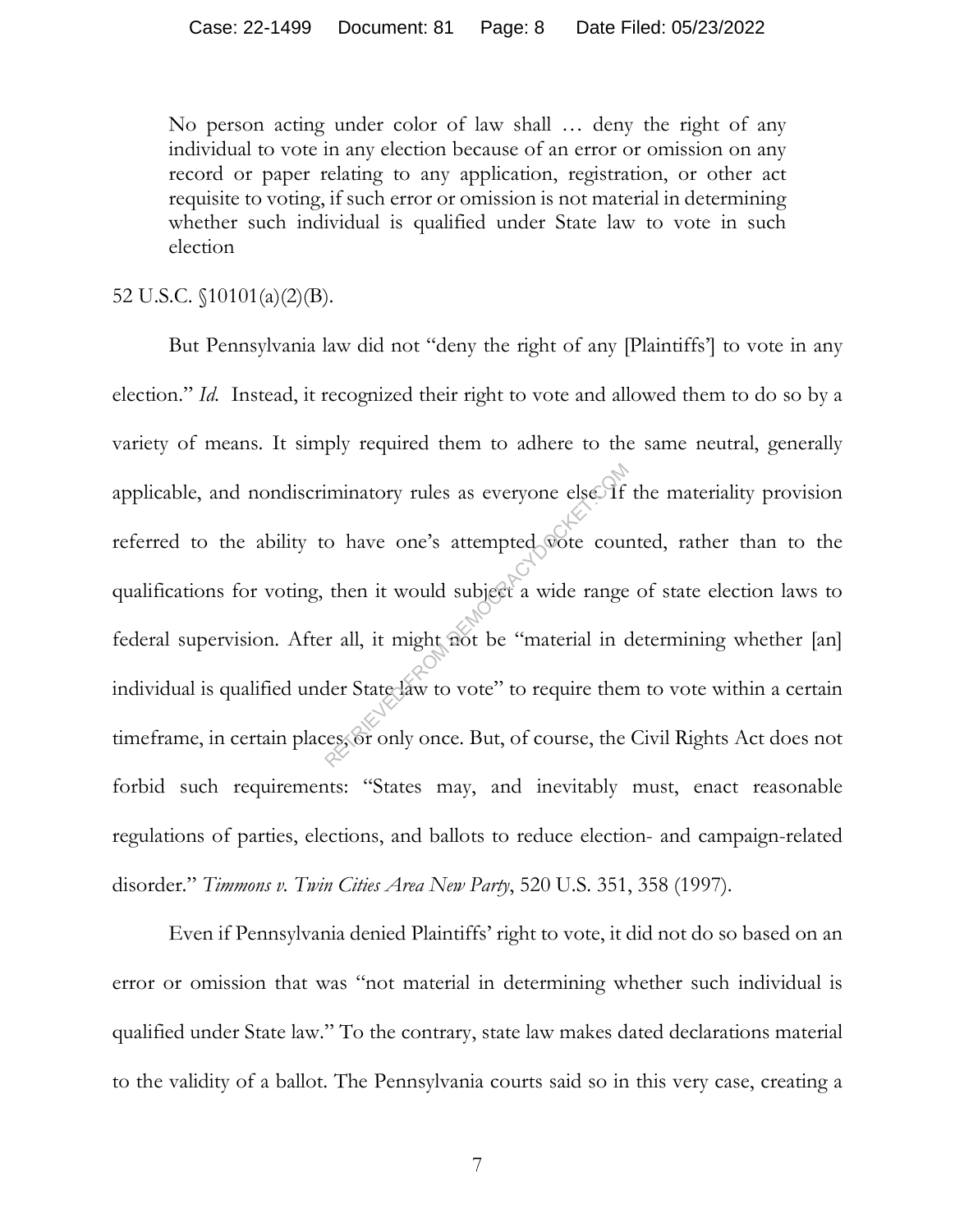direct split of authority that warrants Supreme Court review. *See Ritter v. Lehigh Cty. Bd. of Elections*, 2022 WL 16577, at \*9 (Pa. Cmwlth. Jan. 3), *pet'n for allowance of appeal denied*, 271 A.3d 1285 (Pa. 2022). The dating requirement, the courts explained, is important because it "'establishes a point in time against which to measure the elector's eligibility,'" "'ensures the elector completed the ballot within the proper time frame,'" and ""prevents the tabulation of potentially fraudulent back-dated votes." *Id.* at \*4.

Finally, this Court's interpretation of the materiality provision must be avoided on constitutional grounds. States in our federalist system run their own elections. *Council of Alter. Political Parties v. Hooks*, 179 F.3d 64, 70 (3d Cir. 1999). Though Congress can modify state regulations of federal congressional elections, U.S. Const., Art. I, §4, its power to modify state regulations of *state* elections can be justified only under its power to enforce the Fifteenth Amendment, §5. And that power must be congruent and proportional to systemic violations of the rights guaranteed in that amendment. *See City*  of Boerne v. Flores, 521 U.S. 8507 (1997). Under this Court's interpretation, the materiality provision cannot be congruent and proportional because it lacks any nexus to intentional racial discrimination, and Congress has no record of States using neutral, nondiscriminatory regulations of absentee voting for that purpose. Example: States in our tederalist system run of<br>Hooks, 179 F.3d 64, 70 (3d Cir. 199)<br>of federal congressional elections, I<br>gulations of *state* elections can be just<br>Amendment, §5. And that power<br>violations of the rights g

#### **II. There is good cause for a stay because it will prevent irreparable harm.**

In addition to the merits of the case, "[t]he other assessment usually undertaken in deciding an application for stay of mandate is whether irreparable injury will take place if the stay is not granted." *Books*, 239 F.3d at 828. This assessment "assume[s] the

8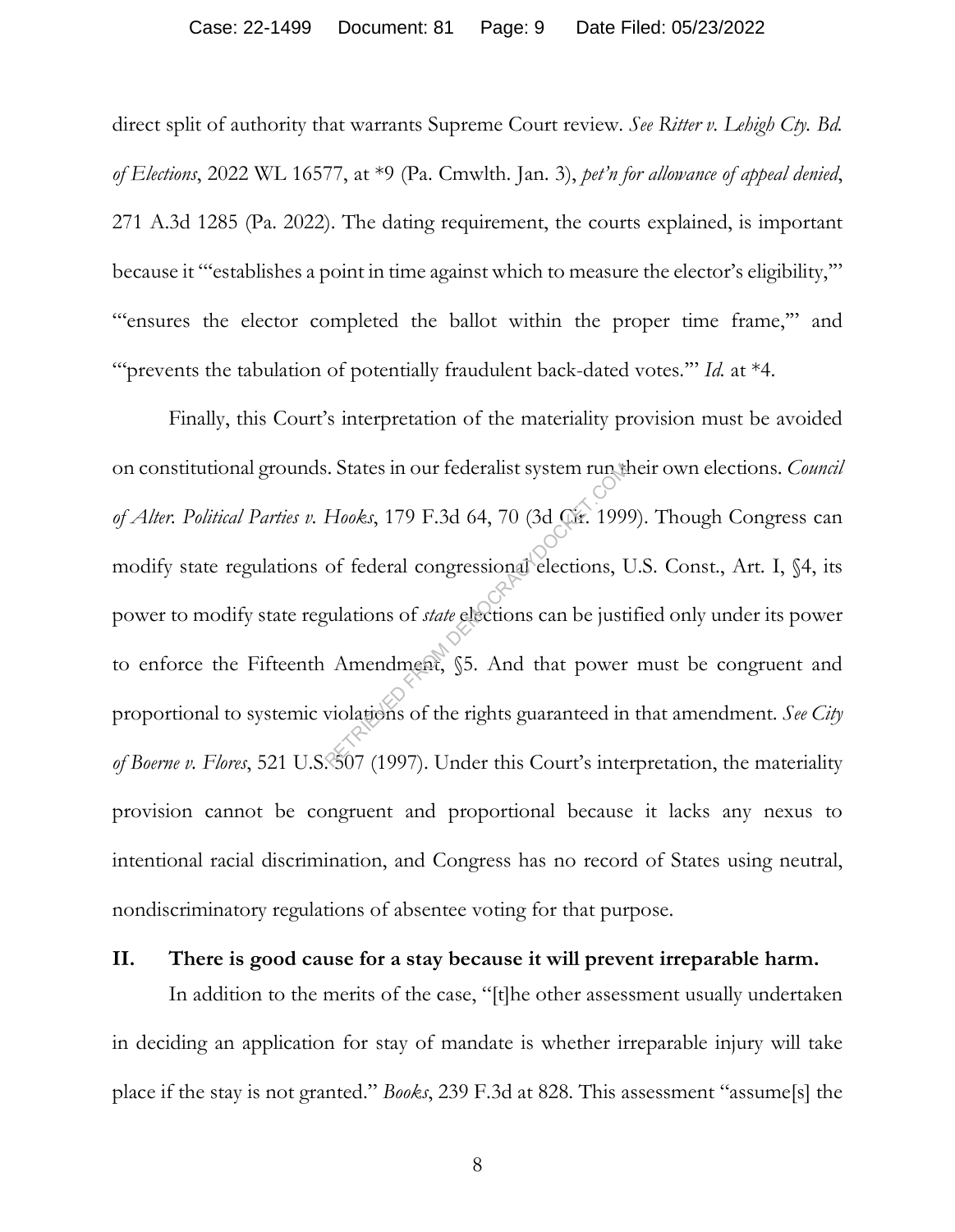#### Case: 22-1499 Document: 81 Page: 10 Date Filed: 05/23/2022

applicant's position on the merits is correct." *Philip Morris*, 561 U.S. at 1305 (Scalia, J., in chambers). Irreparable harm means "potential harm" that "cannot be redressed by a legal or an equitable remedy following a trial." *Instant Air Freight Co. v. C.F. Air Freight*, 882 F.2d 797, 801 (3d Cir. 1989).

Assuming that Ritter's position on the merits is correct, irreparable injury will occur if a stay is not granted. This Court's earlier injunction in this case already implicitly held that the denial of public office on the basis of an (assumed) erroneous judgment is irreparable harm. In requesting that relief, Plaintiffs argued that "once an election is certified, 'there can be no do-over [or] redress,' and the injury … becomes both 'real and completely irreparable.'" Appellants' Emergency Mot. for Inj. Pending Appeal 24- 25, CA3 Doc. 6-1 (Mar. 19, 2022). questing that relief, Plaintiffs argued<br>
o do-over [or] redress,' and the inju<br>
le."' Appellants' Emergency Mot. fo<br>
19, 2022).<br>
Des both ways: Absent a stay, Ritter's<br>
sylvanians will be subject to the pow

That conclusion goes both ways: Absent a stay, Ritter's opponent could wrongly assume office, and Pennsylvanians will be subject to the power of an official who was seated in error. A number of cases have held that the loss of a mere *chance* of election constitutes irreparable harm. *E.g.*, *Valenti v. Mitchell*, 962 F.2d 288, 299 (3d Cir. 1992); *Queens Cnty. Republican Comm. v. N.Y. State Bd. of Elections*, 222 F. Supp. 2d 341, 346 (E.D.N.Y. 2002); *Lawless v. Lower Providence Township*, 2002 WL 31356304, at \*2 (E.D. Pa. Oct. 17). A fortiori, having won office, the complete loss of that office for a period of time is an irreparable injury. There is also a great and irreparable injury to the public in seating an official improperly. And the State is irreparably harmed when it is unable to enforce its duly enacted laws. *Maryland v. King*, 133 S. Ct. 1, 3 (2012).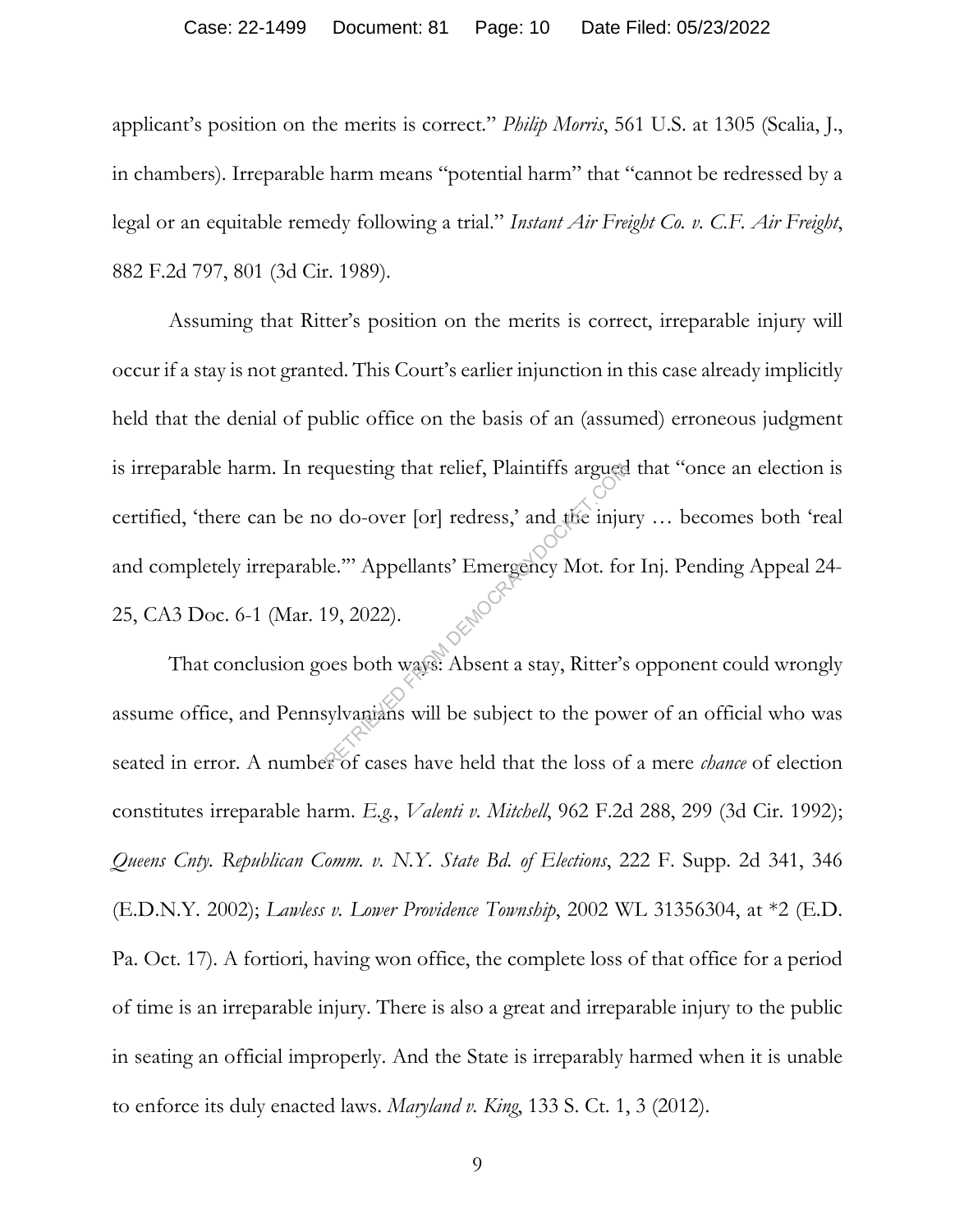Equity favors a stay here too, especially given Plaintiffs' needless delay. Equity strongly disfavors last-minute relief against state election laws because it undermines "[c]onfidence in the integrity of our electoral processes" and "the functioning of our participatory democracy." *Purcell v. Gonzalez*, 549 U.S. 1, 4 (2006). Especially in election cases, "a party requesting a preliminary injunction must generally show reasonable diligence." *Benisek v. Lamone*, 138 S. Ct. 1942, 1944 (2018). Here, before filing a federal lawsuit, Plaintiffs sat on their rights for months—waiting even after they received notice that their votes were cancelled, after the election concluded, and throughout the statecourt litigation concerning their votes. Their delay only decreases their equitable right to relief and increases "the chaos and suspicions of impropriety" that occur when invalid ballots are counted "after election day and potentially flip the results of an election." *DNC v. Wis. State Legislature*, 141 S. Ct. 28, 33 (2020) (Kavanaugh, J., concurral). Example 12 and their votes. Their delay only decrete<br>the chaos and suspicions of improved "after election day and potential<br>State Legislature, 141 S. Ct. 28, 33

#### **CONCLUSION**

For all these reasons, this Court should stay its mandate pending certiorari. Alternatively, this Court should stay its mandate pending the disposition of Ritter's stay application with the U.S. Supreme Court. At a minimum, this Court should stay its mandate for at least seven days after the issuance of its opinion.